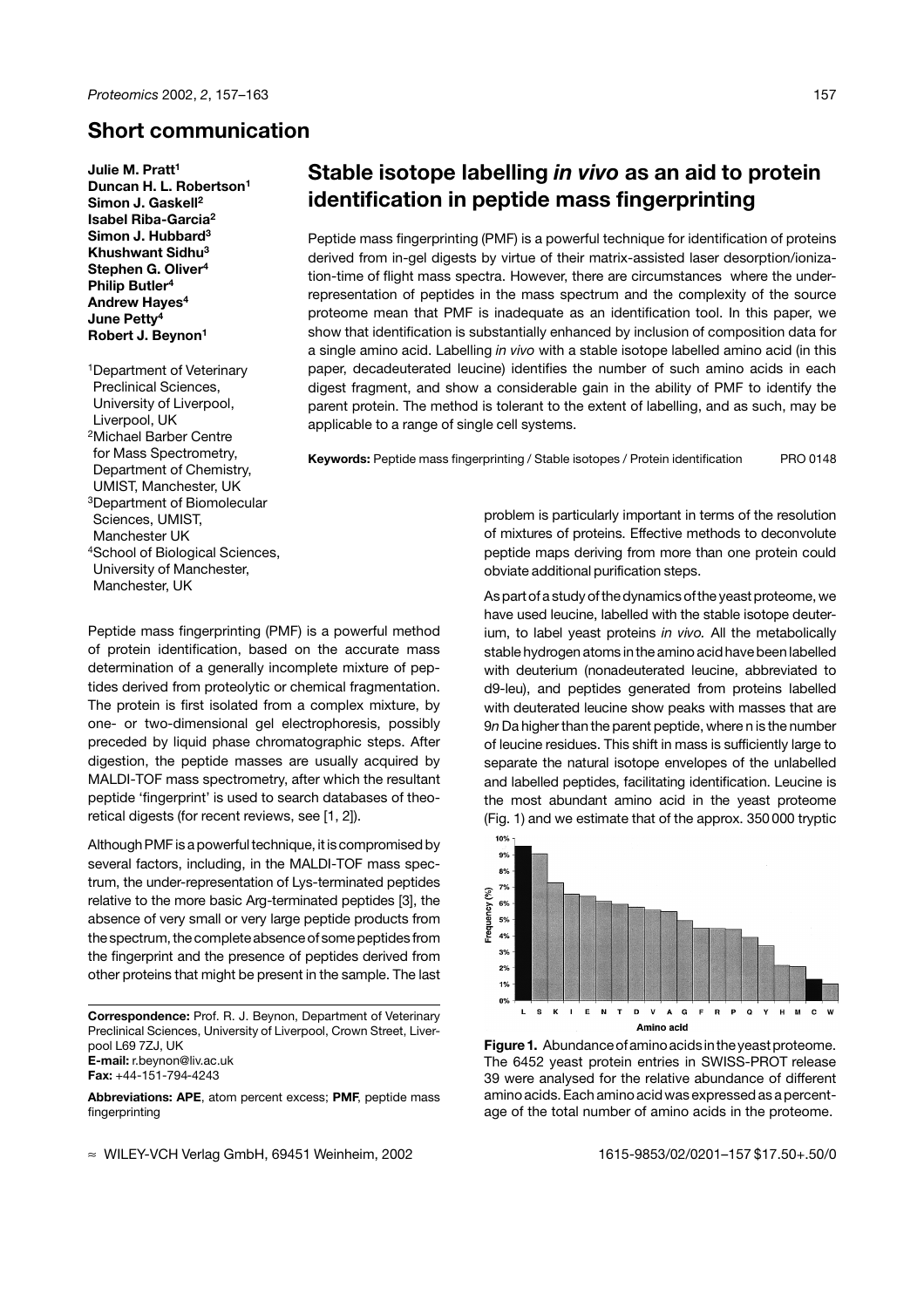

**Figure 2.** Distribution of leucine residues in the yeast proteome tryptic peptides. The set of theoretical tryptic peptides derived from the yeast proteome (with no cleavages at Arg-Pro and Lys-Pro) were analysed for the presence of different numbers of leucine residues. The data are expressed for peptides in the range of 8 to 30 amino acids, covering a mass range that is readily accessible to most MALDI-TOF mass spectrometers.

peptides in the total yeast proteome, over 68% of those between 8 and 30 amino acids in length contain at least one leucine residue (Fig. 2). Further, the ability to define, with clarity, *n*, (where  $n = 0, 1, 2$  or more) provides clear identification of the number of leucine residues in each peptide and permits discrimination, through metabolic labelling, of the isobaric pair leucine and isoleucine. These additional data are readily submitted to some search engines, notably MASCOT [4] (http://www.matrixscience. co.uk) and thus can be used to enhance the specificity of searching. In this paper, we report the utility of leucine labelling as a means of enhancing protein identification in PMF.

The haploid yeast strain BY4712 (ATCC 200875, *MATa, leu*20, [5]) which carries a mutation in the *leu*2 gene, was used throughout. Yeast were initially grown in glucose-limited chemostat culture as described previously [6] in a medium containing 100 mg/L d0 or d10 D, L leucine at a dilution rate of 0.1  $h^{-1}$ . Cells (40 mL at an A600 of *ca.* 1.5) were harvested at steady state, resuspended in 300 µL 100 mm HEPES, pH 7.5 containing one EDTA-free protease inhibitor cocktail tablet/10 mL (Roche Diagnostics, Lewes, E. Sussex, UK) and lysed by vortexing with glass beads (6  $\times$  45 s with 45 s cooling). DNase (6  $\mu$ L of 1 mg/mL, Sigma, St. Louis, MO, USA) and RNase (2 µL of 1 mg/mL, Sigma) were added and the lysate was held at  $4^{\circ}$ C for 1 h. The lysate was centrifuged at 6000 rpm for 10 min and the supernatant assayed for protein (Coomassie plus protein assay, Pierce, Rockford, IL, USA). Proteins (150  $\mu$ g) from labelled, unlabelled or a 50:50 mixture of labelled and unlabelled cells, were then solubilised in 8  $M$  urea, 2% w/v CHAPS for 1 h at 37 $^{\circ}$ C, before application to 13 cm Immobiline pH 3–10 Dry Strips (Amersham Pharmacia Biotech Uppsala, Sweden) for in-gel rehydration (180 Vh at 30 V, 360 Vh at 60 V) and isoelectric focussing (500 Vh at 500 V, 1000 Vh at 1000 V and 16 000 Vh at 8000 V) using an IPGphor isoelectric focussing system (Amersham Pharmacia Biotech). Second-dimension analysis was by 12% linear SDS-PAGE followed by Coomassie blue staining. Gels were visually inspected, the same spot was excised from each gel and peptides were obtained by in-gel digestion and extraction using a MassPrep digestion robot (Micromass, Manchester, UK). Peptides were analysed using a MALDI-TOF mass spectrometer (M@LDI , Micromass) covering the *m/ z* range of 1000 to 4000 thomson (Th). The spectra were evaluated by manual searching using MASCOT.

This strain of *Saccharomyces cerevisiae,* a leucine auxotroph (having an absolute requirement for leucine in the growth medium), when grown in the presence of 98 atom percent excess (APE) decadeuterated (d10) leucine, incorporated labelled leucine into proteins at a rate dictated by the rate of protein synthesis. Since the cells were grown in chemostat culture at a dilution rate of approx.  $0.1$  h<sup>-1</sup>, the half-time for replacement of the biomass was 6.9 h, and after approx. 50 h of growth, over 99% of the leucine in the protein would be labelled. When proteins from a 50 h sample were resolved by 2-DE and analysed by mass spectrometry, the leucine containing peptides were heavier than their unlabelled counterparts by 9n Da, reflecting the metabolic lability of the alpha carbon-attached deuterium atom in d10 leucine, which would be rapidly exchanged for a hydrogen atom during transamination. The proteins in the supernatant fraction from a 6000 *g* clearing centrifugation step were mixed in approx. equal amounts with proteins from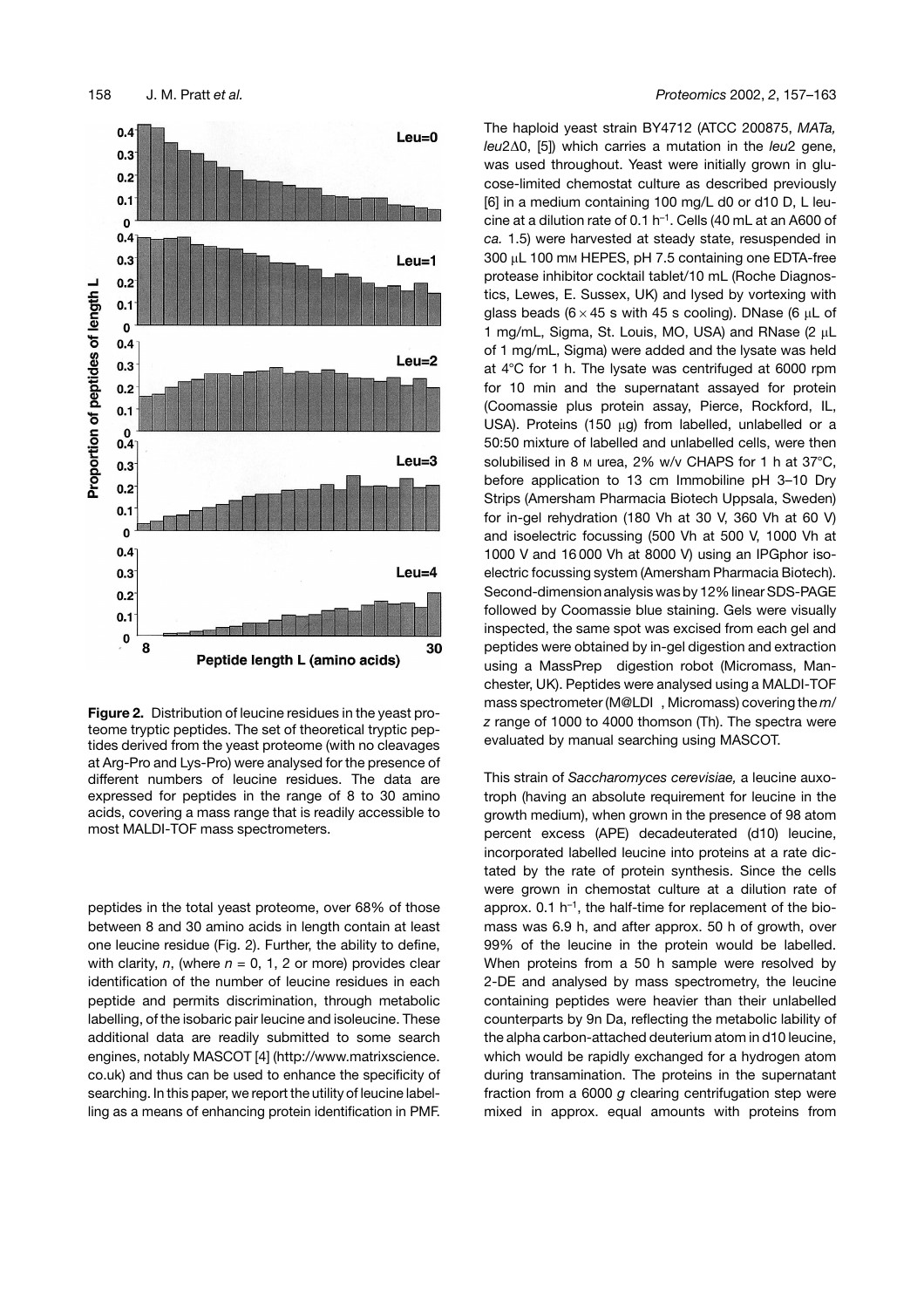unlabelled cells grown in identical fashion, and the three preparations (100% d9, 50% d9 and 0% d9) were analysed by 2-DE and MALDI-TOF mass spectrometry. Typical spectra, from the spot corresponding to 3-phosphoglycerate kinase, are given in Fig. 3.

After growth in the presence of d10 leucine, mass spectra comprised a mixture of peaks displaced from the "true" masses by multiples of 9 Da, as well as undisplaced peptides that therefore contained no leucine residues. Unsurprisingly, these were predominantly the lower mass peptides in the spectra. Comparison with the spectra from cells grown in the presence of unlabelled leucine permitted clear identification of those peptides for which the mass shift (9*n* Da, where  $n = 1, 2, 3...$ ) indicated the presence, and number of leucine residues. Indeed, similar information could usually be gleaned when the two prepara-

*Proteomics* 2002, *2*, 157–163 Stable isotope labelling *in vivo* in protein detection 159

tions were mixed prior to PMF, yielding a single mass spectrum at 50% d9, where obvious doublets of peptides indicated leucine-containing residues (Fig. 3). Close inspection of the spectrum allows resolution of interdigitated peaks, such as those seen between 1440 and 1470 Da, where a 27 Da separation (3 leucine residues) surrounds a second peptide containing a single leucine residue.

Because leucine is an abundant amino acid in *S. cerevisiae,* (and indeed, most other proteomes – in chicken proteins for example, leucine is also the most abundant amino acid at 8.8% of the total) most peptides (65% of the yeast proteome tryptic peptides) will contain at least one leucine residue. The reduction in search space that accrues from knowledge of the number of leucine residues varies with peptide length and the number of leucine residues (higher numbers are less frequent). When knowl-



**Figure 3.** Representative mass spectra obtained through labelling with nonadeuterated leucine. A yeast leucine auxotroph was grown in the presence of 98 APE decadeuterated leucine, or in the presence of unlabelled leucine. A protein extract was prepared from each culture and after determination of the protein concentration, roughly equal amounts of protein from each preparation were mixed to form the 50% d9 sample. Each sample (100% d9, 50% d9 and 0% d9) was separated by 2-DE, stained with Coomassie Blue and the same spot from each gel was excised and digested with trypsin. The MALDI-TOF mass spectra from 1100 Th to 2400 Th are given in the left-hand panels. Three sections of the spectrum from the 50% d9 mixture are shown in greater detail in the right-hand panels, defining pairs corresponding to peptides containing 1, 2 or 3 leucine residues. (The peptides show increments of 9 Th even though decadeuterated leucine was used as precursor because the alpha carbon hydrogen is metabolically labile *via* transamination.)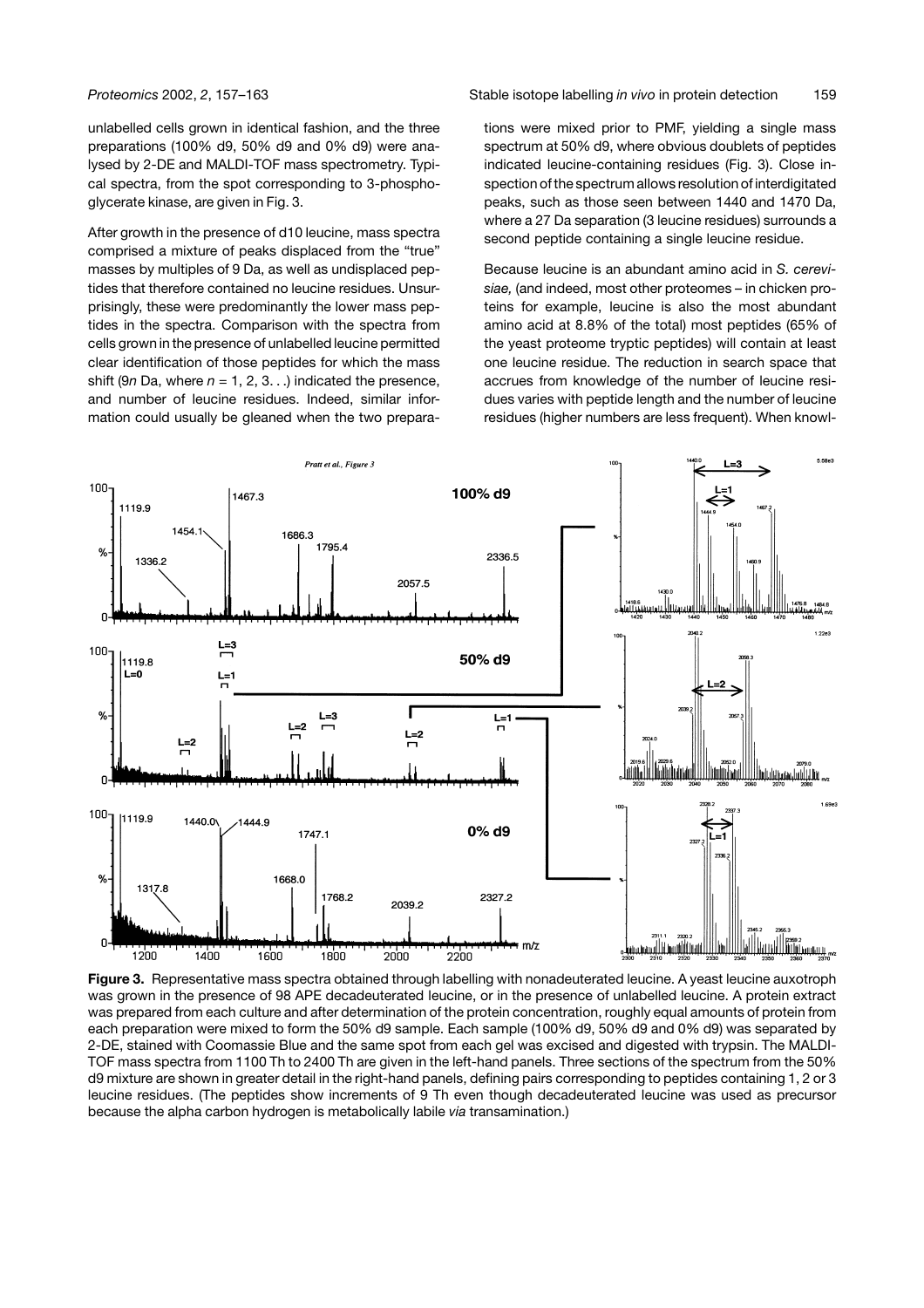edge of the number of leucine residues extends to more than one peptide, the gain is multiplicative. The information on leucine content, when available for several peptides, can improve search efficiency quite substantially.

Not all search engines are able to include information on amino acid composition. The MASCOT search engine (http://www.matrixscience.com) includes this capability by appending a composition string after each peptide mass. For example, the peptides shown in Fig. 3 would be entered as:

**Table 1.** Search gain using composition information

1119.9 comp(0[L]); 1440.0 comp(3[L]); 1668.0 comp(2[L]); 2327.2 comp(1[L]).

Using the MASCOT search engine, searches were performed using peptides obtained from the "mixture" experiment described previously, permitting recovery of the peptide mass and the number of leucine residues (Table 1). These peptides were obtained in a typical, high-throughput proteomics experiment, and no particular effort was made to recalibrate each spectrum, which contain *m/z* values that are in error from the true values by between 60 and 190 ppm. To test the search algorithm more stringently, we used two or three peptides to match against the *S. cerevisiae* database, or the entire SWISS-PROT database. Additionally, the importance of search mass tolerance was explored using three mass accuracy values, of 50, 200 and 500 ppm. Use of two peptides

| PHOSPHOGLYCERATE KINASE (EC 2.7.2.3). - Saccharomyces cerevisiae |              |              |       |             |                  |  |  |
|------------------------------------------------------------------|--------------|--------------|-------|-------------|------------------|--|--|
| Observed                                                         | $M_r$ (expt) | $M_r$ (calc) | Delta | Start End   | Missed cleavages |  |  |
| 1317.80                                                          | 1316.79      | 1316.73      | 0.06  | $404 - 415$ |                  |  |  |
| 1440.00                                                          | 1438.99      | 1438.81      | 0.18  | $108 - 121$ | 0                |  |  |
| 1768.20                                                          | 1767.19      | 1767.00      | 0.19  | $192 - 213$ |                  |  |  |
|                                                                  |              |              |       |             |                  |  |  |

| Peptide search terms                         | Full database |        |       | Yeast      |        |       |  |
|----------------------------------------------|---------------|--------|-------|------------|--------|-------|--|
|                                              | <b>PPM</b>    | Result | Score | <b>PPM</b> | Result | Score |  |
| 1768.2 comp (3[L])<br>1440.0 comp (3[L])     | 200           | 3rd    | 48    | 200        | 1st    | 48    |  |
| 1768.2<br>1440.0                             | 200           |        |       | 200        | 1st    | 29    |  |
| 1768.2 comp $(3 L )$<br>1440.0 comp $(3[L])$ | 500           | 8th    | 42    | 500        | 1st    | 41    |  |
| 1768.2<br>1440.0                             | 500           |        |       | 500        | 3rd    | 23    |  |

| Peptide search terms                                                 |            | Full database   |       |            | Yeast  |       |  |
|----------------------------------------------------------------------|------------|-----------------|-------|------------|--------|-------|--|
|                                                                      | <b>PPM</b> | Result          | Score | <b>PPM</b> | Result | Score |  |
| 1317.8 comp (2[L])<br>1768.2 comp $(3 L )$<br>1440.0 comp $(3[L])$   | 200        | 1st             | $76*$ | 200        | 1st    | $70*$ |  |
| 1317.8<br>1768.2<br>1440.0                                           | 200        | 2 <sub>nd</sub> | 51    | 200        | 1st    | 44    |  |
| 1317.8 comp $(2[L])$<br>1768.2 comp $(3 L )$<br>1440.0 comp $(3[L])$ | 500        | 1st             | 60    | 500        | 1st    | $60*$ |  |
| 1317.8<br>1768.2<br>1440.0                                           | 500        |                 |       | 500        | 1st    | 35    |  |

A subset of peptides taken from the spectra in Fig. 3 were used to search the *S. cerevisiae* proteome database or the entire protein database, using different mass accuracy values (ppm). Scores marked with an asterisk are those defined as significant by MASCOT. The search terms are those required by MASCOT (see text). The top part of the table indicates the identification of the peptides used in the search terms.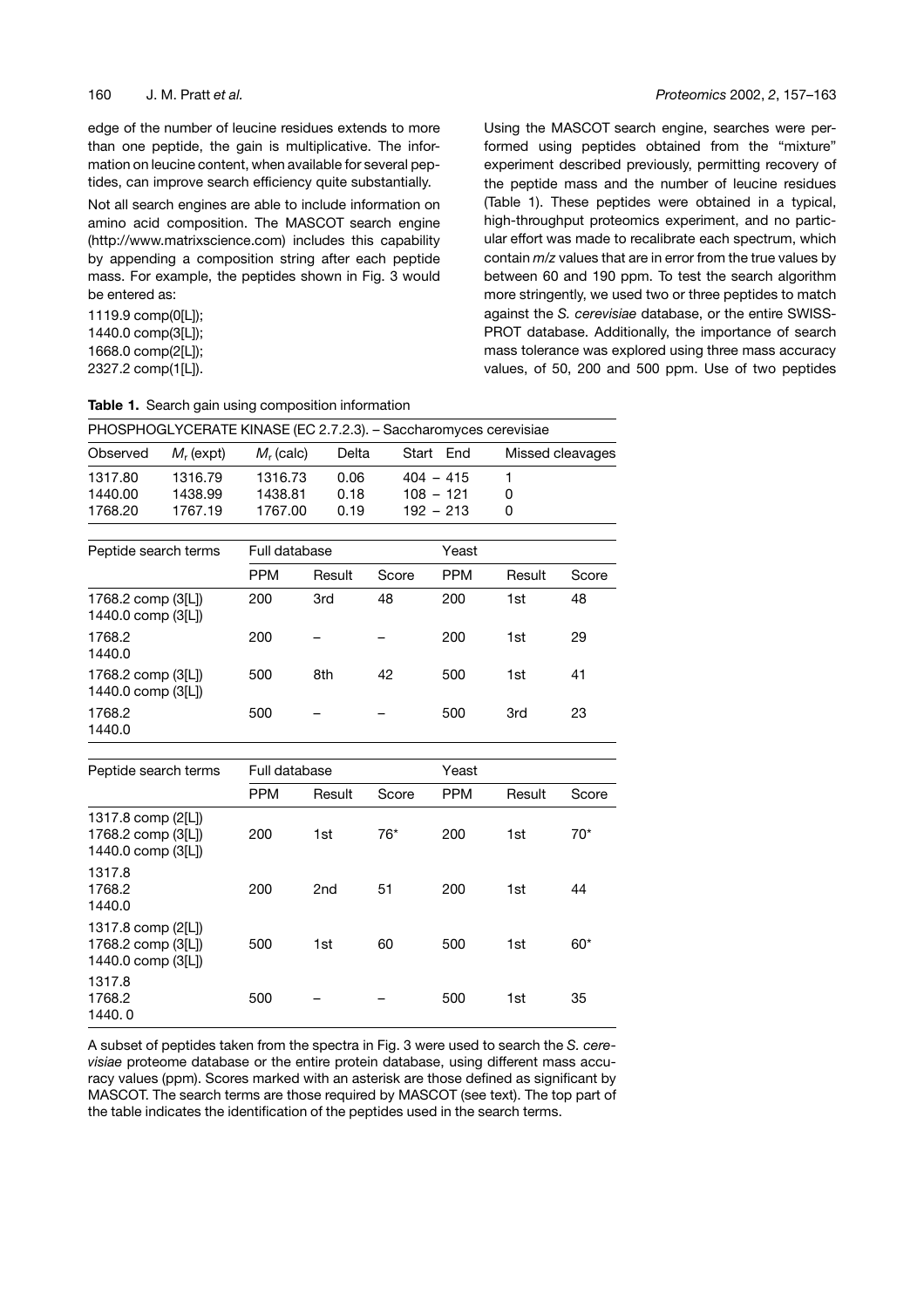failed to identify the protein as first choice when searched against the entire SWISS-PROT database. However, the correct match scored first at 200 ppm and 500 ppm mass accuracy when composition data were included, but not when these data were omitted. The gain in the MOWSE score when additional composition data were included was considerable, (although none of these scores reached MASCOT's probabilistic definition of a "significant" match). With three peptides, a high probability match was obtained at 200 ppm against the entire SWISS-PROT database and against the yeast database was also obtainable at 500 ppm. In all three matches, the improvement obtained by inclusion of composition data is readily apparent, moving all three search results from a non-significant to a significant match.

The demonstration of gain from this single example, chosen at random from our dataset, can be generalised by simulation studies. For this analysis, we chose a larger database, comprising in excess of 18 000 proteins in the *Caenorhabditis elegans* proteome (Fig. 4). Calculations were performed on a four-processor R12000 Silicon Graphics Origin 200 server using an implementation of our protein database search software pepMapper (http://wolf.bms.umist.ac.uk/mapper). The software reads a FASTA-formatted input file containing the protein sequences and reports all proteins that contain at least one peptide consistent with the search data. Simulations were carried out for between 20 000 and 100 000 steps depending on the complexity of the calculation, for both single proteins and protein mixtures. For a simulation

*Proteomics* 2002, *2*, 157–163 Stable isotope labelling *in vivo* in protein detection 161

step, a random protein (or proteins) was selected, followed by a fixed number of randomly chosen peptides from that protein, ensuring at least one peptide from each protein was selected. Simulations were run for between one and eight peptides, and for one, two or three proteins, considering monoisotopic masses, up to one missed tryptic cleavage and either 50 or 500 ppm measured mass accuracy. The masses of selected peptides, along with any attendant search criteria, were supplied to the pepMapper algorithm. For simulations considering protein mixtures, an iterative search protocol was implemented where matching peptides to the top-scoring protein were removed from the search list in a stepwise fashion until all masses were accounted for. The success of each simulation was assessed for different numbers of proteins and peptides, with and without the inferred leucine information, as the percentage unambiguous identification. This is the percentage of times in the simulation that the true protein (or proteins) are consistent with all the search data.

The modelling data explored the ability to identify a protein in isolation, or in a mixture of two or three proteins (a typical proteome experiment that deals with native complexes). At a tolerance of 50 ppm, a single protein can be readily identified by one or two peptides. The gain in protein identification through inclusion of composition data is three-fold for a single peptide, but falls proportionately as the overall search becomes highly efficient at two or more peptides. When mixtures of two or three proteins are considered, the composition data has the most dramatic



**Figure 4.** Theoretical analysis of protein identification using additional data defining number of leucine residues. This analysis was conducted using the *C. elegans* proteome. Limited numbers of peptides, derived from one, two or three proteins, were used to search the proteome database either without (open symbols) or with (closed symbols) additional information concerning the number of leucine residues. The data were searched at a high (50 ppm) and low (500 ppm) mass tolerance.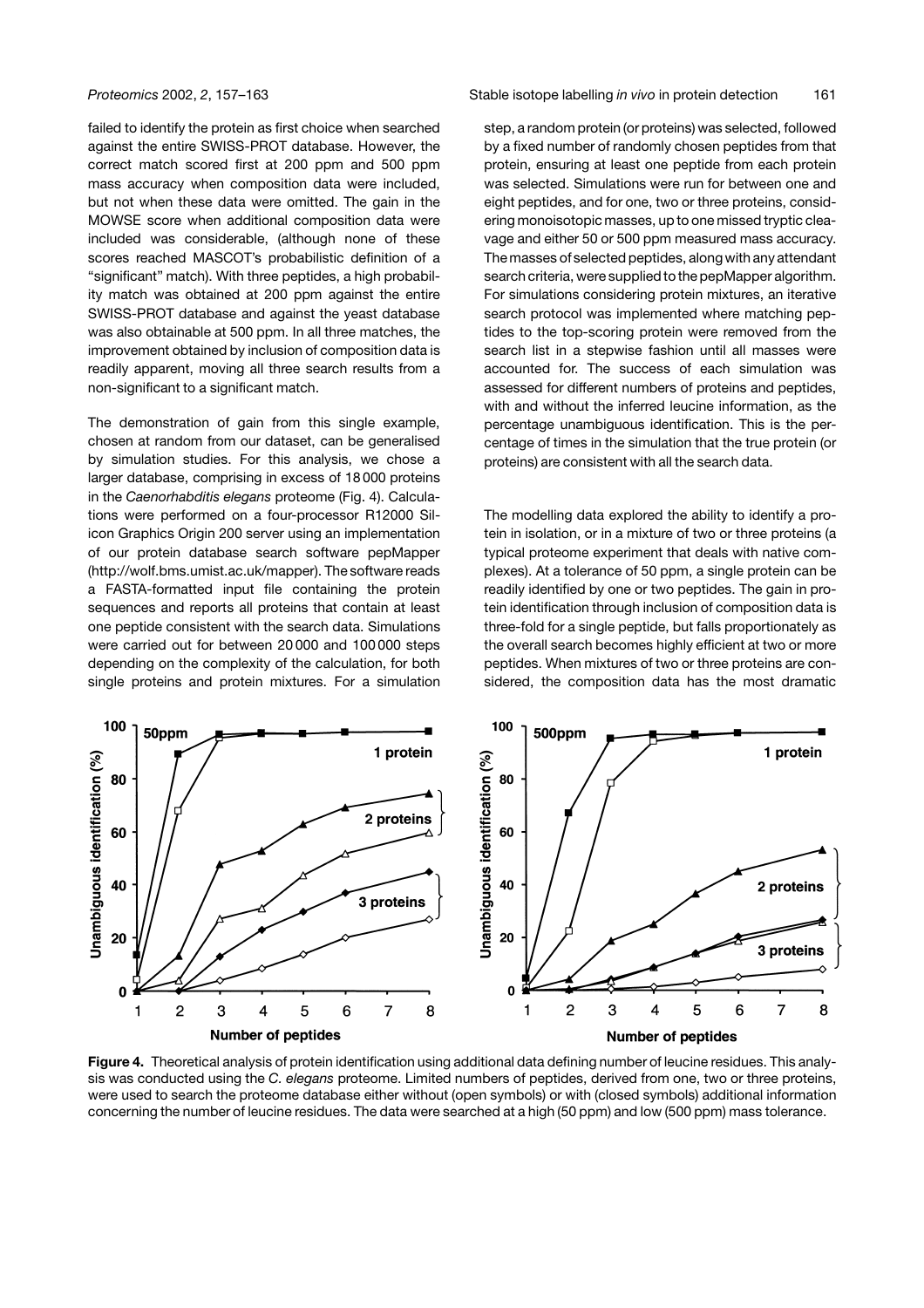

**Figure 5.** Gains in search efficiency deriving from data defining number of leucine residues in peptides. Search gain is defined as (identification with leucine data/identification without leucine data). This parameter was calculated for mixtures of one, two or three proteins, for up to eight peptides derived from the mixture, and at two levels of mass accuracy.

effect with fewer peptides, but maintains a two-fold improvement throughout the analysis. At a mass accuracy of 500 ppm, the effect of composition data is easier to discern. For two peptides derived from a single protein, leucine composition information permits a three-fold gain in unambiguous identification. As increased numbers of peptides are used in the search pattern, the gain falls off, because the identification is already highly successful. When a mixture of two proteins is simulated, the gain is more pronounced. The search gain efficiency is summarised in Fig. 5. As can be seen, the composition data have the largest effect (up to eight-fold search gain) at high mass tolerance values and when there are multiple proteins contributing peptides to the mixture.

Metabolic labelling with stable isotope amino acids has considerable potential for improving protein identification by peptide mass fingerprinting. The metabolic oxidation and utilisation of leucine means that the labelling protocol might be more complex in intact animals or in animal cell lines, but the fact that leucine is an essential amino acid, and that the d10 derivative is relatively inexpensive, means that it might be readily adopted for other cell culture systems. Since the goal is to incorporate adequate "heavy" leucine into cellular proteins, there is no requirement to replace all the amino acids with the labelled derivative, as labelling efficiencies between 20% and 80% would be amenable to analysis, since both the "light"

and "heavy" peptides would be discernible. Thus, the labelling window can be kept short to diminish the possibility of reutilisation of stable isotope following amino acid oxidaton. If necessary, it would be relatively simple to coanalyse samples from a labelled and an unlabelled culture to confirm that peptides are indeed the labelled derivatives (rather than a peptide that is fortuitously 9*n* Da heavier).

There have been other studies that have employed "heavy" amino acids in proteome analysis. Veenstra and colleagues labelled *Escherichia coli* proteins with decadeuterated leucine [7] and measured the increase in mass of the intact proteins by FT-ICR mass spectrometry. The difference in mass between the "heavy" and "light" forms of the protein was then used to calculate the number of leucine residues. However, we note that these calculations assumed a mass difference of 10 Da *per* leucine residue, although in our studies, we have observed the complete metabolic lability of one deuterium atom in yeast, presumed to be the alpha carbon deuterium, lost by transamination. It is possible that this process does not occur in *Escherichia coli* (although that would be surprising) or that leucine flux in the bacterium is dramatically different from that in *S. cerevisiae.* Such uncertainties emphasise the importance of monitoring the metabolic fate of the labelled amino acids in the system under investigation. Chen and colleagues [8] used dideuterated glycine or trideuterated methionine to improve protein identification in PMF. However, the small mass shifts attendant upon incorporation of these amino acids mean that the "heavy" and "light" peptides have overlapping natural isotope envelopes, making resolution of the two peaks particularly difficult at masses greater than 2000 Da. The choice of d9-leucine means that "heavy" and "light" peaks, even for peptides containing a single leucine residue, are readily resolved over the useable mass range of most MALDI-TOF mass spectrometers.

*This work was supported by the BBSRC (project grant 26/ G13495 to RJB, SJG and SGO and the COGEME (Consortium for the Functional Genomics of Microbial Eukaryotes) programme (SGO, Co-ordinator). We are grateful to Prof Jane Hurst for assistance with the analysis of the yeast peptidome.*

Received July 16, 2001

### **References**

- [1] Mann, M., Hendrickson, R. C. Pandey, A., *Annu. Rev. Biochem.* 2001, *70,* 437–473.
- [2] Gevaert, K., Vandekerchove, J., *Electrophoresis,* 2001, *21,* 1145–1154.